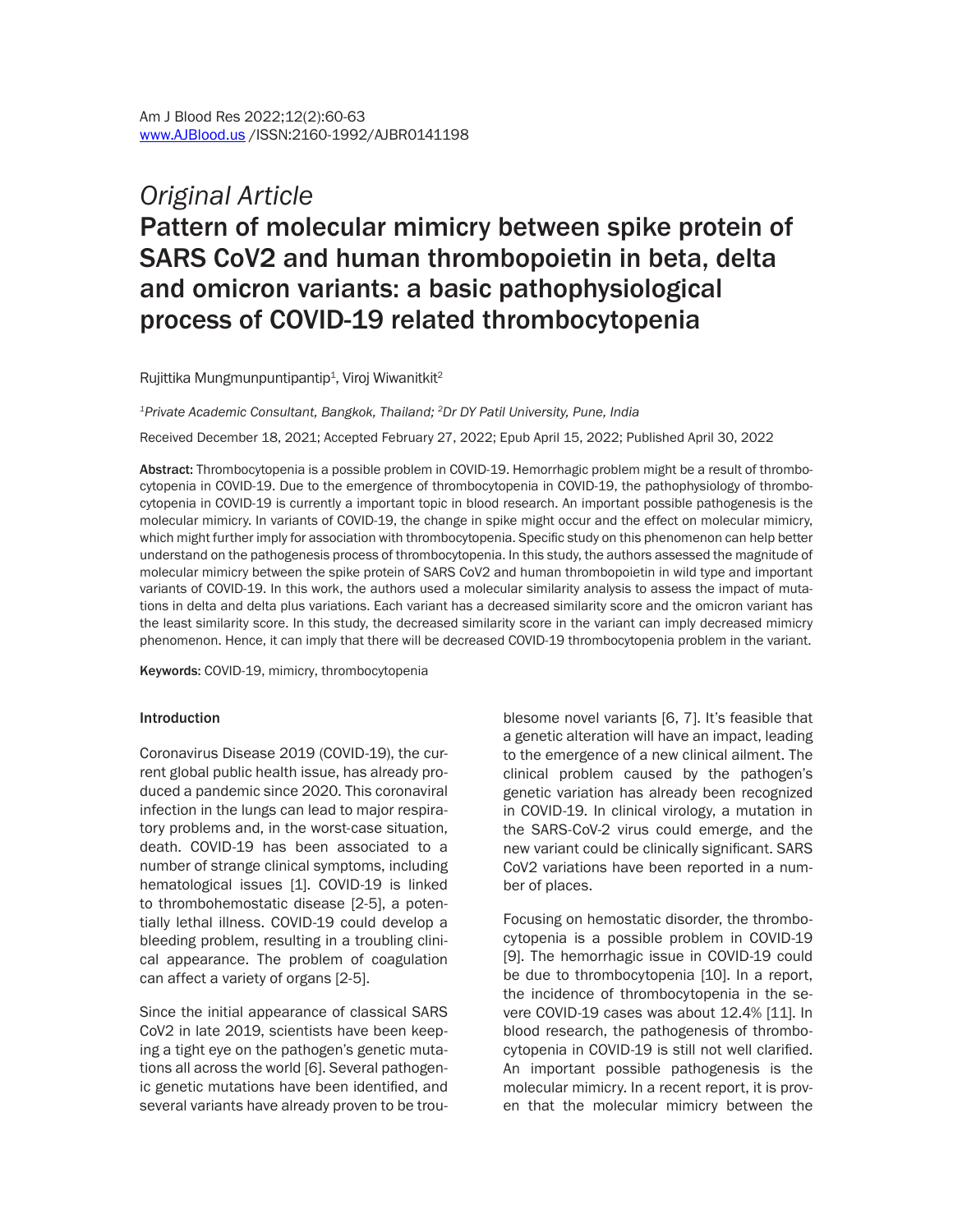Table 1. The similarity score between spike protein of SARS CoV2 and human thrombopoietin in wild type, beta, delta and omicron variants

| Type of SARS CoV2 | Similarity score |
|-------------------|------------------|
| Wild type         | 55.7%            |
| Beta variant      | 55.6%            |
| Delta variant     | 54.3%            |
| Omicron variant   | 53.8%            |

spike protein of pathogen and human thrombopoietin might induce thrombocytopenia in COVID-19 [12]. A change in spike in COVID-19 variations may occur, causing an influence on molecular mimicry, which could further suggest a link to thrombocytopenia. In this study, the authors assessed the magnitude of molecular mimicry between spike protein of SARS CoV2 and human thrombopoietin in wild type and important variants of COVID-19. The authors utilized a molecular similarity analysis to evaluate the impact of mutations in SARS CoV2 variants in this study.

## Materials and methods

Medical molecular bioinformatics is used for conducting the present research. It's one of a series of studies looking into the effects of molecular changes in SARS CoV2 mutants. The goal of this research is to assess the degree of similarity, which implies molecular mimicry, between the spike protein of SARS CoV2 and human thrombopoietin (GenBank: AAB33390.1).

The study spike protein sequence of SARS CoV2 included both wild type as well as variants of SARS CoV2. The primary template for sequence of the spike protein sequence of wild type SARS CoV2 is derived from PubMED database, which has NCBI Reference Sequence: YP\_009724390.1. For mutant types, in silico mutation assignment by PyMol (PyMol, version 2.4) is firstly done to derive sequences. The three studied variants in this study include a) beta (with K417N, E484K, and N501Y mutations), b) delta (T478K, P681R, and L452R assigned mutations), and c) omicron (with K417N, E484K, and N501Y mutations) (A67V, T95I, G142D, L212I, G339D, S371L, S373P, S375F, K417N, N440K, G446S, S477N, T478K, E484A, Q493R, G496S, Q498R, N501Y, Y5- 05H, T547K, D614G, H655Y, N679K, P681H, N764K, D796Y, N856K, Q954H, N969K and L981F mutations).

The conventional bioinformatics technique is used to compare the similarity of sequences. The molecular alignment between pair sequences is done. LALIGN/PLALIGN is the bioinformatics tool used in this work [13]. Basically, LALIGN/PLALIGN calculate non-intersecting local alignments of protein or DNA sequences to discover internal duplications [13]. LALIGN displays alignments and similarity [13].

The present study is not a mathematical modeling study but a sequence homology analysis. A pairwise sequence comparison is done based on comparative bioinformatic analysis using the previously mentioned bioinformatic tool. Regarding statistical analysis, the present bioinformatics comparison is based on Blocks Substitution Matrix (BLOSUM) [14]. In brief, the BLOSUM matrix is a substitution matrix used in bioinformatics for protein sequence alignment. To score alignments between evolutionarily diverse protein sequences, BLOSUM matrices are used. They are built on the basis of local alignments. The similarity score, which represents the percentage of homology between the investigated pairs sequences, is the result of BLOSUM matrices statistical analysis. The degree of homology is calculated using a simple mathematical computation based on percentages. The formula for calculation of homology score is as the following "homology score = [number of matched homologous positions in s both studied sequences of SARS CoV2 type and human thrombopoietin/overall number of positions in the template sequence of human thrombopoietin] × 100".

Since this study is a clinical bioinformatics study and does not involve any human, animal or clinical samples, it does not require informed consent or ethical approval.

## **Results**

According to this study, the similarity score between the spike protein of SARS CoV2 and human thrombopoietin in wild type, beta, delta and omicron variants are determined and presented in Table 1. Each variant has a decreased similarity score and the omicron variant has the least similarity score.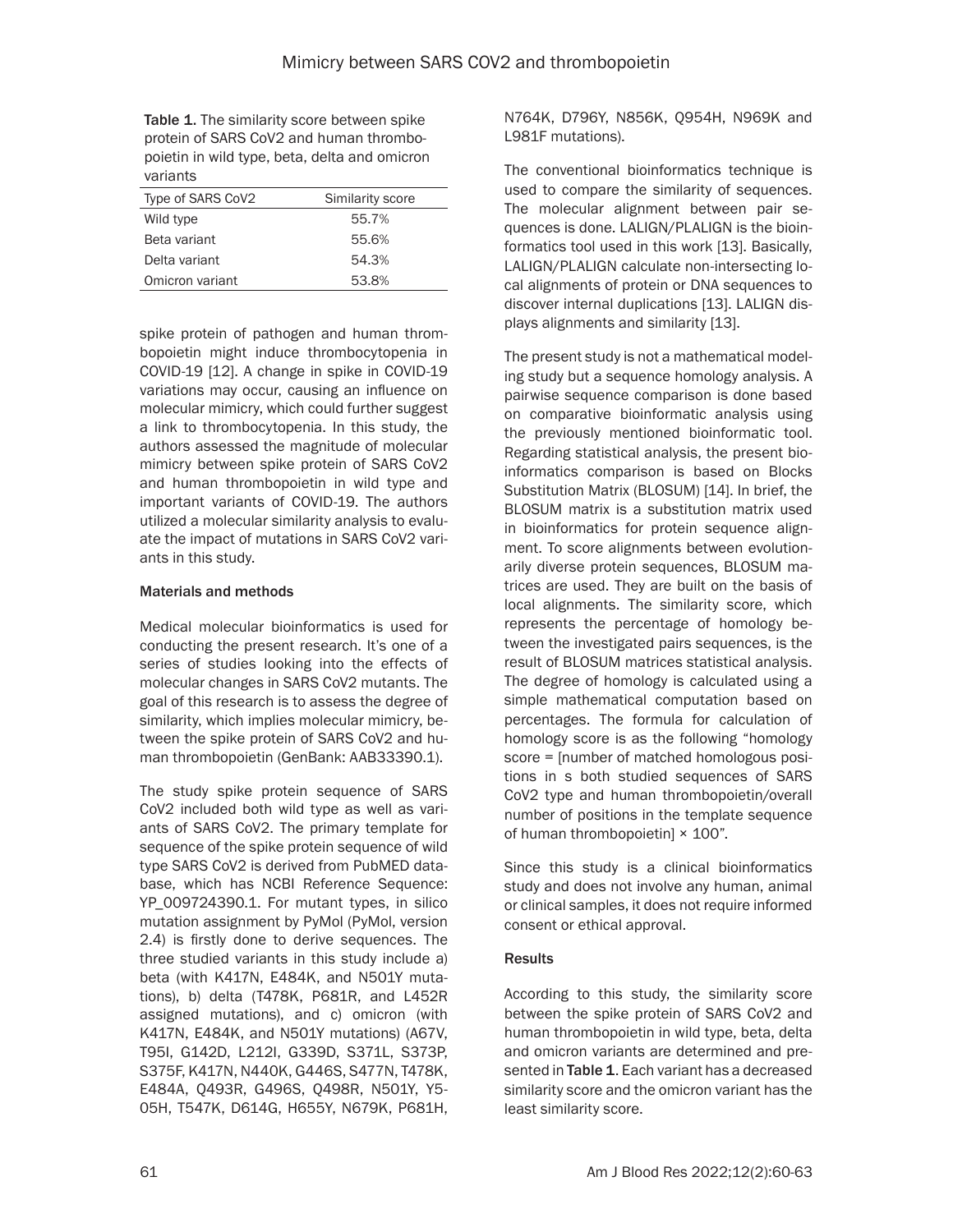## **Discussion**

The pathophysiology of COVID-19-related thrombocytopenia has been linked to molecular mimicry [12]. In COVID-19 patients, thrombocytopenia, which is defined by a low platelet count, increases mortality. Antibodies can mistakenly attack human proteins due to molecular mimicry between pathogen and human proteins, resulting in acute or chronic autoimmune diseases [15]. In COVID-19 patients, thrombocytopenia is prevalent, and it has been linked to a roughly 5-fold increase in mortality [15]. The cytokine thrombopoietin plays role in regulating platelet production. Thrombocytopenia in COVID-19 resembles immunological thrombocytopenia, in which autoantibodies mistakenly target human thrombopoietin and/or its receptor, resulting in a decreased platelet count [12]. According to the report by Castilla et al., there is a considerable possibility for crossreactivity between spike and thrombopoietin involving the epitope, which could disrupt platelet formation and result in thrombocytopenia [12]. The molecular mimicry is also proposed as a possible clinical problem linking to adverse effect of COVID-19 vaccine [16]. After COVID-19 vaccination, molecular mimicry may cause cross antibody reactions, and it may be a plausible underlying etiology of post-vaccination/thrombocytopenia [16].

Regarding emerging variants of SARS CoV2, the effect of molecular change on molecular mimicry pattern is an interesting research question in clinical hematology. Here, the authors can demonstrate that there is a change of the molecular mimicry pattern. For analysis, the standard bioinformatics tool is utilized, as it has been in previous papers [15]. In this study, the decreased similarity score in variant can imply decreased mimicry phenomenon. As a result, it's possible that the COVID-19 thrombocytopenia problem will be reduced in the variant of SARS CoV2. In fact, there are few reports on thrombocytopenia in new COVID-19 variants, delta and omicron. However, due to the brief history, it's probable that new variants haven't been adequately recorded for its clinical problem. As a result, more research may be required to confirm the preliminary findings of the present study.

Currently, the need for a third dose of COVID-19 vaccine has been discussed [17]. While the third dose offers the prospect of improved immunoprotection efficacy, there is growing concern about the possibility of higher antibody reaction if there is cross reactivity to human thrombopoietin. The third dosage of vaccination, as previously stated, is proposed to protect against the novel SARS CoV2 strains. Nonetheless, when compared to wild type, there is no growing homology to human thrombopoietin in the beta, delta, and omicron variants of SARS CoV2. This could mean that the problem of cross-reactivity of antibodies to viruses that cause thrombocytopenia should be less of a concern.

In fact, the effect of molecular mimicry between spike protein of SARS CoV2 and human thrombopoietina is an example of genetic variation effect. The variation in either pathogen or host can affect the final clinical phenotypic expression in COVID-19. This phenomenon is marked in some specific situations. Generally, the factors that influence COVID-19 susceptibility are interesting. Lansiaux et al. performed a study in Italy, where thalassemia is a common genetic disorder, and hypothesized that COVID-19 immunity might be reated to the incidence of beta thalassemia [18]. The aberrant globin in hemoglobin might be a major COVID-19 resistance factor [18, 19]. Similarly, in Southeast Asia, where the hemoglobin E, another genetic disorder with defect of beta chain of hemoglobin is common, resistance to COVID-19 might also be observed. As previously stated, the exact link requires more precise data on the COVID-19 incidence rate. A multitude of factors, including regional, socioeconomic, and demographic features, can influence COVID-19 occurrence. Of interest, the abnormality of thrombopoietin in hemoglobin E and hemoglobinopathy is also observed [20]. In this such complex situation, the effect of molecular mimicry versus the genetic resistance nature is an issue for further evaluation. A promising issue for future investigation is the pathophysiological link between genetic background and COVID-19.

Finally, the shortcomings of the present study should be mentioned. This research is based on a sequence homology study conducted via bioinformatics. The result is based on a computer simulation that may mirror the genuine phenomena. For the results to be approved, more research is required. In vitro research on